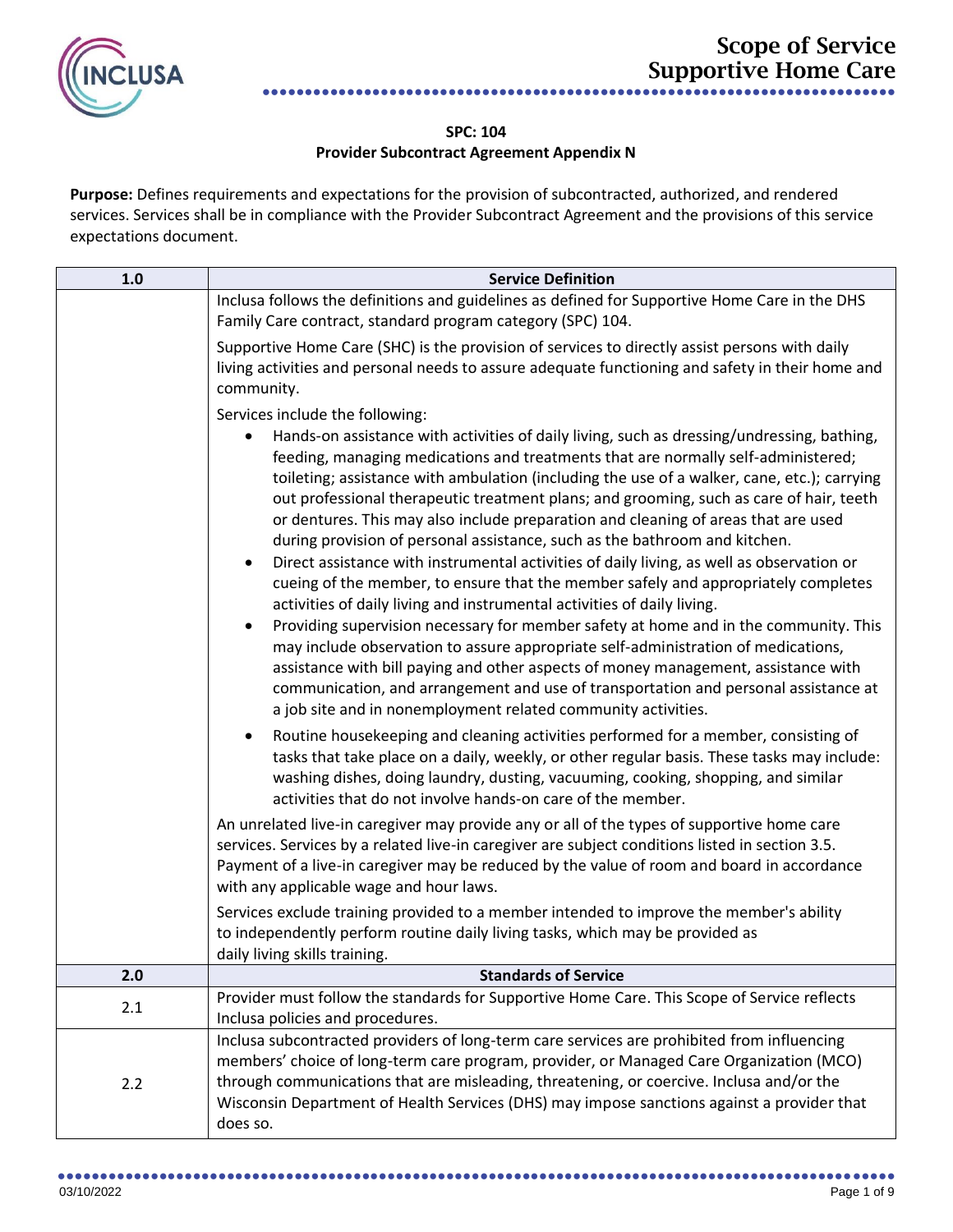|     | Per DHS, any incidents of providers influencing member choice in a Family Care program must                                                                                   |
|-----|-------------------------------------------------------------------------------------------------------------------------------------------------------------------------------|
|     | be reported to DHS immediately.                                                                                                                                               |
| 2.3 | Service must be provided in a manner which honors member's rights such as consideration for                                                                                   |
|     | member preferences (scheduling, choice of provider, direction of work), and consideration for                                                                                 |
|     | common courtesies such as timeliness and reliability.                                                                                                                         |
|     | It is understood that SHC workers will provide services only when the member is present in the                                                                                |
| 2.4 | home unless written agreement is provided by the member and confirmed by the Community                                                                                        |
|     | Resources Coordinator (CRC) and/or Health and Wellness Coordinator (HWC) that services may                                                                                    |
|     | be delivered without the member present.                                                                                                                                      |
|     | Provider must incorporate practices that honor members' beliefs, being sensitive to cultural                                                                                  |
|     | diversity and diverse cultural and ethical backgrounds, including supporting members with                                                                                     |
| 2.5 | limited English proficiency or disabilities, and regardless of gender, sexual orientation, or gender                                                                          |
|     | identity. This includes fostering attitudes and interpersonal communication styles in staff and                                                                               |
|     | providers which respect members' cultural backgrounds.                                                                                                                        |
| 3.0 | <b>Service Description</b>                                                                                                                                                    |
|     | <b>Supportive Home Care</b>                                                                                                                                                   |
|     | Hands-on assistance with activities of daily living such as dressing/undressing, bathing, feeding,                                                                            |
|     | toileting, assistance with ambulation (including the use of a walker, cane, etc.), care of hair and                                                                           |
|     | care of teeth or dentures. Can also include preparation and cleaning of areas used during<br>personal care activities such as the bathroom and kitchen.                       |
|     |                                                                                                                                                                               |
|     | Assistance with household tasks such as dust, sweep/mop floor, vacuum, wash dishes, prepare                                                                                   |
|     | meals, rotate food in refrigerator, clean bathroom, laundry, change bed linens, remove trash,                                                                                 |
|     | grocery shop, run errands, transport to appointments, accompany member in the community,<br>medication reminders.                                                             |
| 3.1 |                                                                                                                                                                               |
|     | Incidental assistance with activities of daily living while in community setting is allowed under                                                                             |
|     | the Supportive home care benefit.                                                                                                                                             |
|     | Medication reminders are verbal or non-verbal reminders from the worker to the member for                                                                                     |
|     | the member to take their medications. They are solely communicative. The worker may unlock                                                                                    |
|     | and lock a container that holds the medication in its container. The worker may need to engage                                                                                |
|     | in incidental handling of the medication container but does not handle or dispense any<br>medication from the container. The member understands, handles, and administers own |
|     | medication. No agency nurse is required.                                                                                                                                      |
|     | <b>SHC-Intensive Care</b>                                                                                                                                                     |
|     | Intensive Care Services are the same types of services as described above in the supportive                                                                                   |
|     | home care description; however, the member has characteristics as follows:                                                                                                    |
|     | Significant challenging behaviors or active mental health symptoms and/or;<br>1.                                                                                              |
|     | 2. Has multiple services or significant service hours and is at risk without provider                                                                                         |
|     | oversight and/or;                                                                                                                                                             |
|     | 3. Member has low comprehension and inability to communicate effectively with service                                                                                         |
|     | providers and Inclusa team, and does not have natural supports to assist with effective                                                                                       |
|     | communication and/or;                                                                                                                                                         |
| 3.2 | 4. Member has had two to three (2-3) failed referrals with other general SHC agencies.                                                                                        |
|     | These agencies have exhausted all available staff and staffing patterns in an attempt to                                                                                      |
|     | provide a successful working relationship with the member.                                                                                                                    |
|     | Therefore, the provider agency is expected to offer administrative oversight staff with Bachelor                                                                              |
|     | of Science or Bachelor of Arts (BS or BA) credentials and/or appropriate experience to                                                                                        |
|     | effectively monitor services and communication between member, Inclusa team and service                                                                                       |
|     | providers to bring consistency and coordination to the member's daily routine of services, which                                                                              |
|     | may include long-term care services as well as general health care services. Inclusa teams will                                                                               |
|     | only authorize hours related to the direct care worker because the professional oversight and                                                                                 |
|     | monitoring is included in the hourly reimbursement.                                                                                                                           |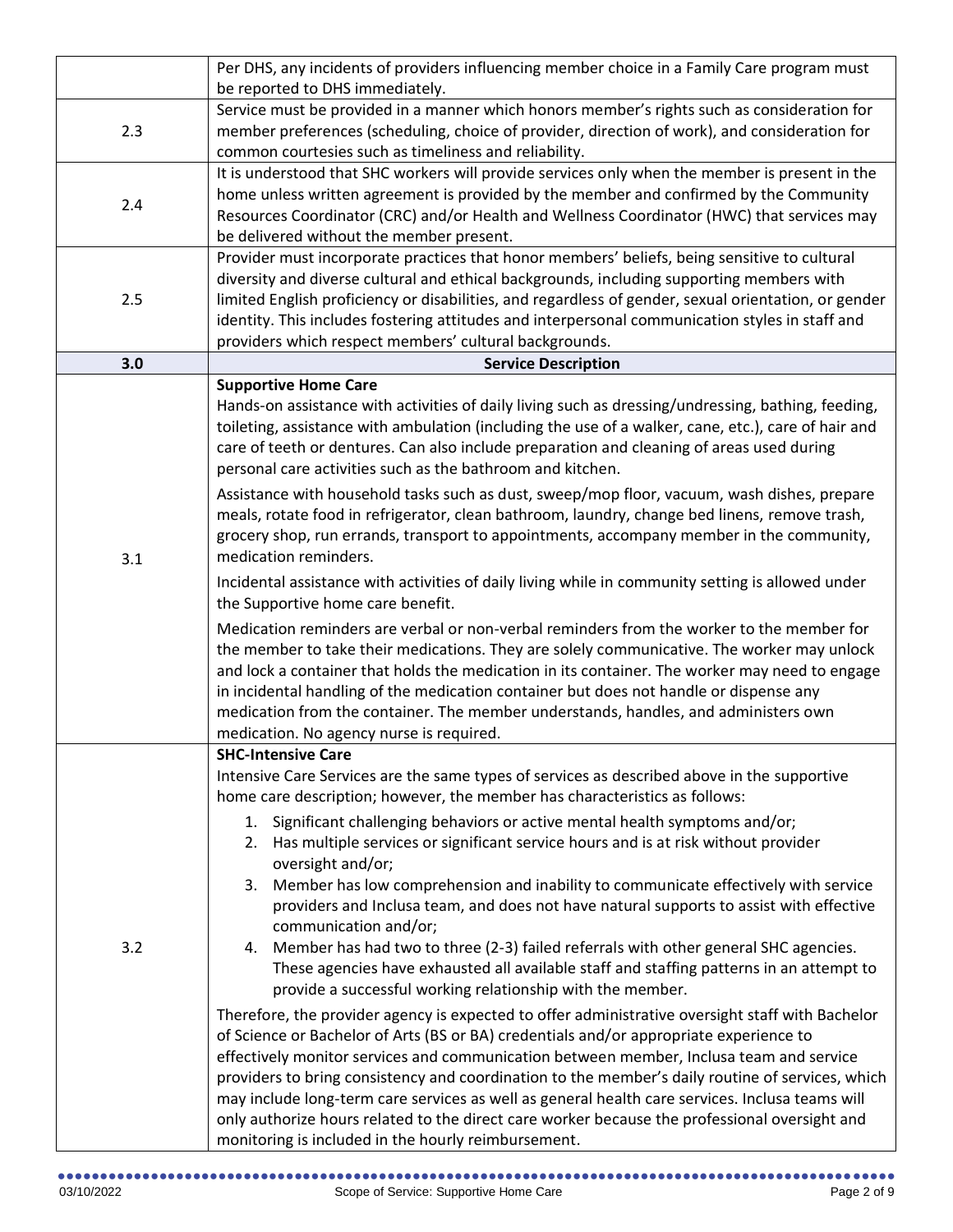| 3.3 | Members must be given the opportunity to direct some or all of their Supportive Home Care<br>whenever possible to the extent of their ability and desire. Inclusa teams must determine the<br>member's ability and/or desire to direct services by assessment and by observation and address<br>this in the member's plan.                                                                                                                                                                                                                                                                                                                                                                                                                                                                                                                                                                                                                                                                                                                                                                                                                                                                                          |
|-----|---------------------------------------------------------------------------------------------------------------------------------------------------------------------------------------------------------------------------------------------------------------------------------------------------------------------------------------------------------------------------------------------------------------------------------------------------------------------------------------------------------------------------------------------------------------------------------------------------------------------------------------------------------------------------------------------------------------------------------------------------------------------------------------------------------------------------------------------------------------------------------------------------------------------------------------------------------------------------------------------------------------------------------------------------------------------------------------------------------------------------------------------------------------------------------------------------------------------|
| 3.4 | Prior to authorizing payment to family members, the following conditions must be met:<br>1. The service is authorized by the Inclusa team;<br>2. The member's preference is for the family member to provide the service;<br>3. The Inclusa team monitors and manages any conflict of interest situation that may<br>occur as a result of the family member providing services;<br>4. The family member meets the MCO's standards for its subcontractors or employees<br>providing the same service; and<br>5. The family member will either:<br>a. Provide an amount of service that exceeds normal family care giving<br>responsibilities for a person in a similar family relationship who does not have a<br>disability; or<br>b. Find it necessary to forego paid employment in order to provide the service and<br>is not receiving a pension (including Social Security retirement benefits).                                                                                                                                                                                                                                                                                                                |
| 4.0 | <b>Units of Service and Reimbursement Guidelines</b>                                                                                                                                                                                                                                                                                                                                                                                                                                                                                                                                                                                                                                                                                                                                                                                                                                                                                                                                                                                                                                                                                                                                                                |
| 4.1 | <b>Supportive Home Care</b><br>SPC (104.30) (Procedure Code S5125)<br>SHC as described in Section 3.0 is billed under one (1) SPC and procedure code at the quarter<br>hour rate as defined in Appendix A of the Provider Subcontract Agreement. Service is billed in<br>15-minute increments.                                                                                                                                                                                                                                                                                                                                                                                                                                                                                                                                                                                                                                                                                                                                                                                                                                                                                                                      |
| 4.2 | Inclusa teams will continue to assess attendant care and companion care time needed<br>separately. Total time assessed will be combined for SHC Authorization.                                                                                                                                                                                                                                                                                                                                                                                                                                                                                                                                                                                                                                                                                                                                                                                                                                                                                                                                                                                                                                                      |
| 4.3 | Supportive Home Care - Intensive Care<br>SPC (104.30) Procedure Code (S5125, U9)<br>Service is billed with the indicated SPC and procedure code at the quarter hour rate as defined<br>in Appendix A of the Provider Subcontract Agreement. Service is billable in 15-minute<br>increments.<br>Supportive Home Care - Intensive Care is reimbursed at a higher quarter hour direct service rate<br>to enable provider agencies to:<br>1. Successfully recruit direct care workers who have the ability and training to effectively<br>work with members who have significant challenging behaviors or active mental health<br>symptoms and<br>2. Have administrative oversight staff with BS/BA credentials and/or appropriate<br>experience to effectively monitor services and communication between member,<br>Inclusa team and service providers to bring consistency and coordination to the<br>member's daily routine of services, which may include long-term care services as well as<br>general health care services.<br>If SHC-Intensive Care is identified as a needed service, the Inclusa team, member, and provider<br>need to determine the following:<br>1. Outcome and progress (measurable terms) |
| 4.4 | 2. Member input on outcome<br>3. Current recommendation/changes to outcome<br>4. SHC agency administrative oversight and communication expectation<br>Supportive Home Care - Mileage Reimbursement (with or for the member during service time)<br>SPC (107.21) (Procedure Code S0215 RI U9)<br>Supportive Home Care Providers will be reimbursed for mileage for supportive home care<br>and/or intensive care services when transportation is needed with the member in the vehicle or<br>for the member such as running an errand.                                                                                                                                                                                                                                                                                                                                                                                                                                                                                                                                                                                                                                                                               |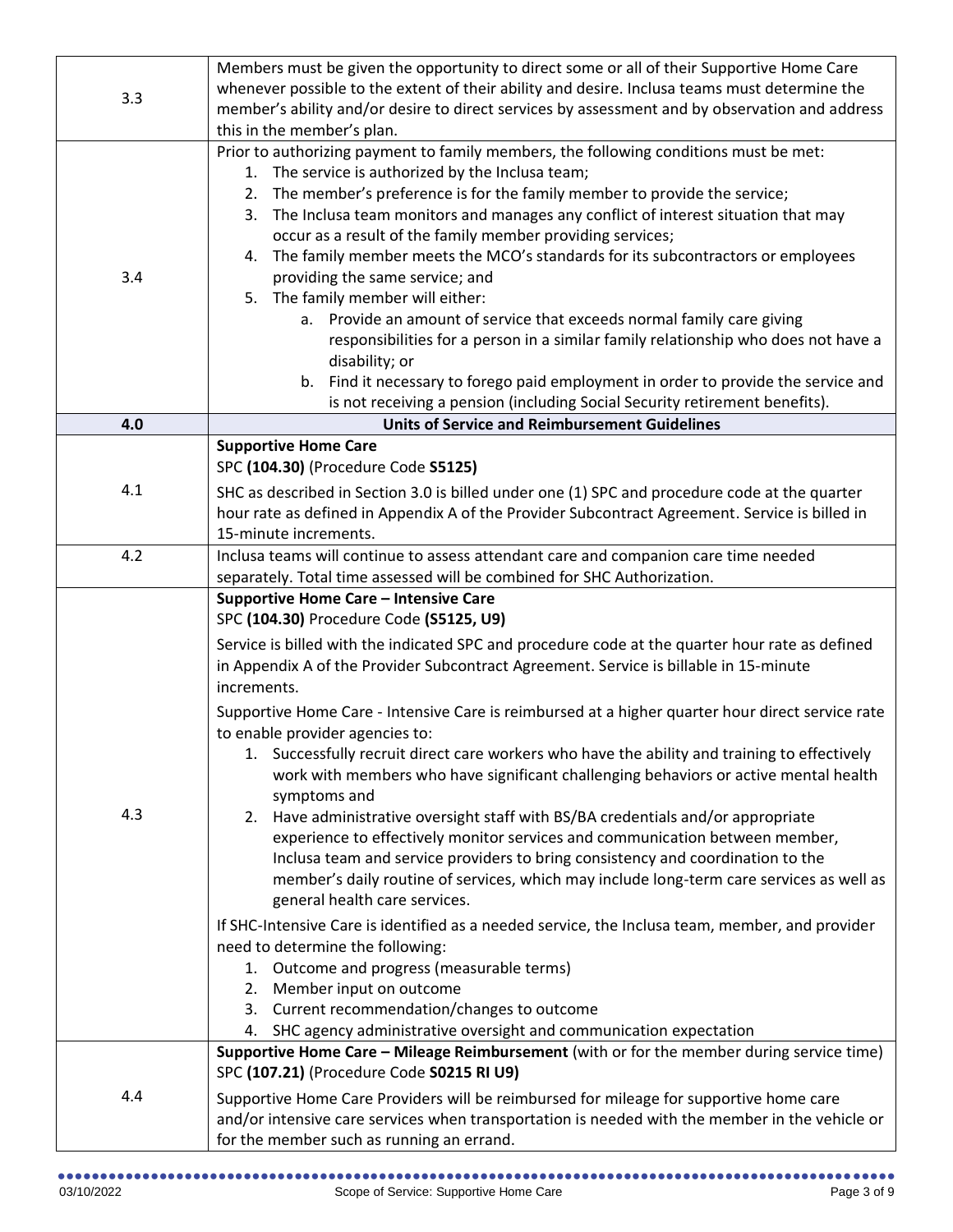|     | Mileage reimbursement for miles incurred related to SHC tasks assigned and which are<br>authorized starting at mile one (1) for miles per member per month.                                                                                     |
|-----|-------------------------------------------------------------------------------------------------------------------------------------------------------------------------------------------------------------------------------------------------|
|     |                                                                                                                                                                                                                                                 |
|     | Service is billed with the indicated SPC and procedure code at the unit rate as defined in<br>Appendix A of the Provider Subcontract Agreement.                                                                                                 |
|     | Inclusa does not reimburse separately for mileage for SHC worker to travel to/from the agency<br>office to the location of care (member's home), or in between visits. For more information<br>about travel time reimbursement see section 4.5. |
|     | Requirements for mileage authorizations per member per month are as follows:<br>1. The Inclusa team will estimate appropriate mileage authorization with input from the<br>member and SHC agency.                                               |
|     | Mileage authorizations will be for a one-month period unless care manager deems it<br>2.<br>necessary to update the authorization mid-month.                                                                                                    |
|     | Retroactive adjustments to mileage authorizations are not possible. Agencies,<br>3.<br>members, and the Inclusa team must plan ahead for anticipated miles related to SHC<br>task assignment.                                                   |
|     | 4. Agencies may only bill for mileage incurred up to the mileage authorization. An agency<br>may not charge for miles that were not needed.                                                                                                     |
|     | a. For example, Community Resource Coordinator authorizes 60 miles per month.<br>Caregiver only documents 40 miles per member per month. The agency may<br>only bill for the 40 miles, not the full 60 miles as authorized.                     |
|     | 5. Agencies must track the full miles per member per month.                                                                                                                                                                                     |
|     | 6. If a caregiver drives the member's car for transportation of the member, member may<br>request authorization for mileage reimbursement. Mileage is not allowable for the SHC<br>agency under these circumstances.                            |
|     | 7. Inclusa will conduct random audits to verify documentation to support mileage<br>reimbursement.                                                                                                                                              |
| 4.5 | <b>Travel Time</b><br>Inclusa does not routinely reimburse for travel time to and from the member.                                                                                                                                              |
| 4.6 | <b>Minimum Referral Units</b>                                                                                                                                                                                                                   |
|     | There is no minimum for referral units; however, providers may refuse referrals at their own                                                                                                                                                    |
|     | discretion if they are unable to cover time frame based on current staffing pattern.                                                                                                                                                            |
|     | Referrals must be made based on member need, and teams should not increase units to meet a                                                                                                                                                      |
|     | provider referral base line.                                                                                                                                                                                                                    |
|     | Time must be supported through assessment such as task list, median minutes, or                                                                                                                                                                 |
|     | time and task sheet                                                                                                                                                                                                                             |
| 4.7 | The SHC Agency will Only Bill for Authorized and Performed Services                                                                                                                                                                             |
|     | The SHC agency will only bill Inclusa for authorized and performed services using the SPC and                                                                                                                                                   |
|     | procedure codes designated on the referral form. SHC providers are prohibited from billing for                                                                                                                                                  |
|     | services not authorized in the service plan.                                                                                                                                                                                                    |
| 4.8 | <b>Electronic Visit Verification (EVV)</b>                                                                                                                                                                                                      |
|     | Electronic Visit Verification (EVV) is a system that uses technology to verify that authorized                                                                                                                                                  |
|     | services are provided. Through EVV, a worker providing personal care services or applicable                                                                                                                                                     |
|     | supportive home care services sends visit data to an EVV vendor at the beginning and end of<br>each visit using methods such as a mobile application, a home phone (landline or fixed Voice                                                     |
|     | over Internet Protocol [VoIP]), or fixed device.                                                                                                                                                                                                |
|     |                                                                                                                                                                                                                                                 |
|     | Effective November 1,2020, SHC agencies will be required to use EVV to report member visits                                                                                                                                                     |
|     | for the designated codes. SHC agencies will have the choice of using the EVV system developed                                                                                                                                                   |
|     | by WI Department of Health Services (DHS) or their own existing EVV system as long as it meets                                                                                                                                                  |
|     | DHS policy and technical requirements. Data collected from the EVV system will be used to                                                                                                                                                       |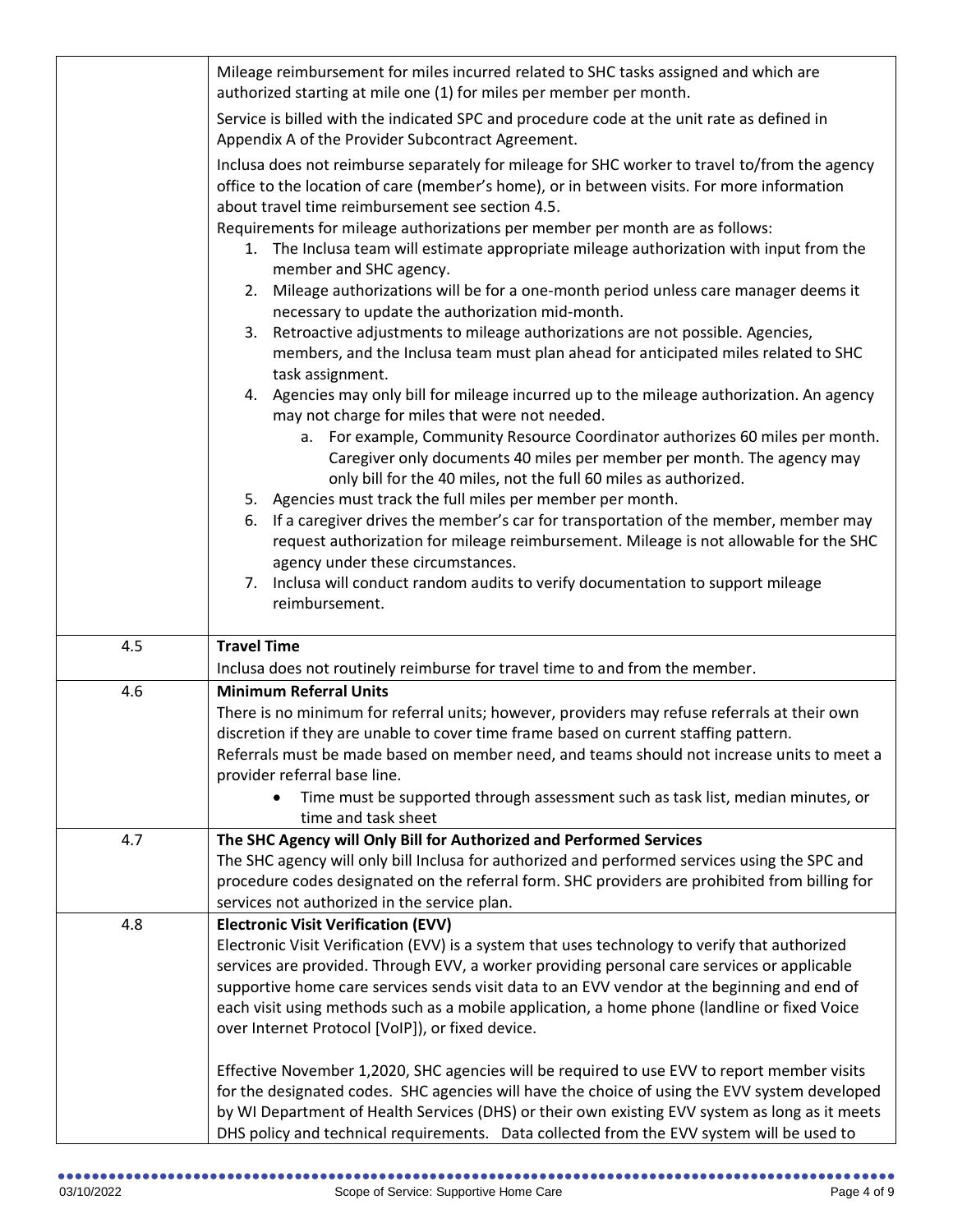|      | validate affected service codes against approved authorizations during the claim adjudication        |
|------|------------------------------------------------------------------------------------------------------|
|      | process.                                                                                             |
| 4.9  | <b>Member No-Show/Unavailability for Services</b>                                                    |
|      | If member will be unavailable for services as scheduled, the member or Inclusa team must             |
|      | cancel the scheduled visit prior to the caregiver traveling to the member's home. Agencies may       |
|      | bill a maximum of one (1) hour when the member or Inclusa team did not cancel the scheduled          |
|      | visit and the member was unavailable upon arrival for scheduled service. SHC agency must             |
|      | report in writing to the Inclusa team within 24 hours when a member did not cancel a scheduled       |
|      | visit and was unavailable when the caregiver arrived to provide service.                             |
| 4.10 | <b>Activity Fees</b>                                                                                 |
|      | Activity fees for the caregiver who provides accompaniment into the community for integration,       |
|      | socialization, and recreation is included in the hourly reimbursement rate. It is the responsibility |
|      | of the SHC agency to manage and minimize these costs through coordination with the caregiver,        |
|      | member, and Inclusa team.                                                                            |
|      | Any activity fees related to the member's participation in community activities are the              |
|      | responsibility of the member.                                                                        |
| 4.11 | <b>SHC Agency Responsible for Personal Protective Equipment</b>                                      |
|      | The SHC agency is responsible for providing any Personal Protective Equipment necessary for          |
|      | caregivers to perform their duties under OSHA guidelines. Cost of supplies such as gloves that       |
|      | are used by the worker for personal protection during supportive home care duties are covered        |
|      | within the hourly reimbursement rate.                                                                |
|      | The agency is not responsible for providing supplies for any other caregivers in the home other      |
|      | than their own employees.                                                                            |
| 4.12 | <b>Remote Waiver Services and Interactive Telehealth</b>                                             |
|      | Provider must include modifier 95 when submitting claims for services that are delivered             |
|      | remotely or through telehealth.                                                                      |
|      |                                                                                                      |
|      |                                                                                                      |
| 5.0  | <b>Staff Qualifications and Training</b>                                                             |
|      | <b>Caregiver Background Checks</b>                                                                   |
| 5.1  | Providers will comply with all applicable standards and/or regulations related to caregiver          |
|      | background checks and comply with Appendix H from the Inclusa Subcontract Agreement.                 |
| 5.2  | Staff that provide services shall complete required training within six (6) months of beginning      |
|      | employment unless training is needed before the staff can safely provide the service.                |
|      | Provider agency must orient and train their staff on the Family Care Program, Inclusa, and           |
| 5.3  | Commonunity <sup>™</sup> , the trademarked care management model of Inclusa. Support materials       |
|      | regarding the Family Care Program and Commonunity™ are available on the Inclusa website at           |
|      | www.inclusa.org.                                                                                     |
|      | The provider agency must ensure that staff have received training on the following subjects          |
|      | pertaining to the individuals served prior to member contact:                                        |
|      | 1. Policy, procedures, and expectations of Inclusa and the SHC agency including training<br>on:      |
|      | а.                                                                                                   |
|      | Inclusa member rights and responsibilities<br>b. Provider rights and responsibilities                |
|      | Record keeping and reporting<br>$\mathsf{C}$ .                                                       |
|      | d. Arranging backup services if the caregiver is unable to make a scheduled visit                    |
| 5.4  | e. Other information deemed necessary and appropriate                                                |
|      | 2. Information about individuals to be served including information on individual's specific         |
|      | disabilities, abilities, needs, functional deficits, strengths, and preferences. This training       |
|      | should be person specific for the people to be served and generally focused.                         |
|      | 3. Recognizing and appropriately responding to all conditions that might adversely affect            |
|      | the member's health and safety including how to respond to emergencies and member-                   |
|      | related incidents.                                                                                   |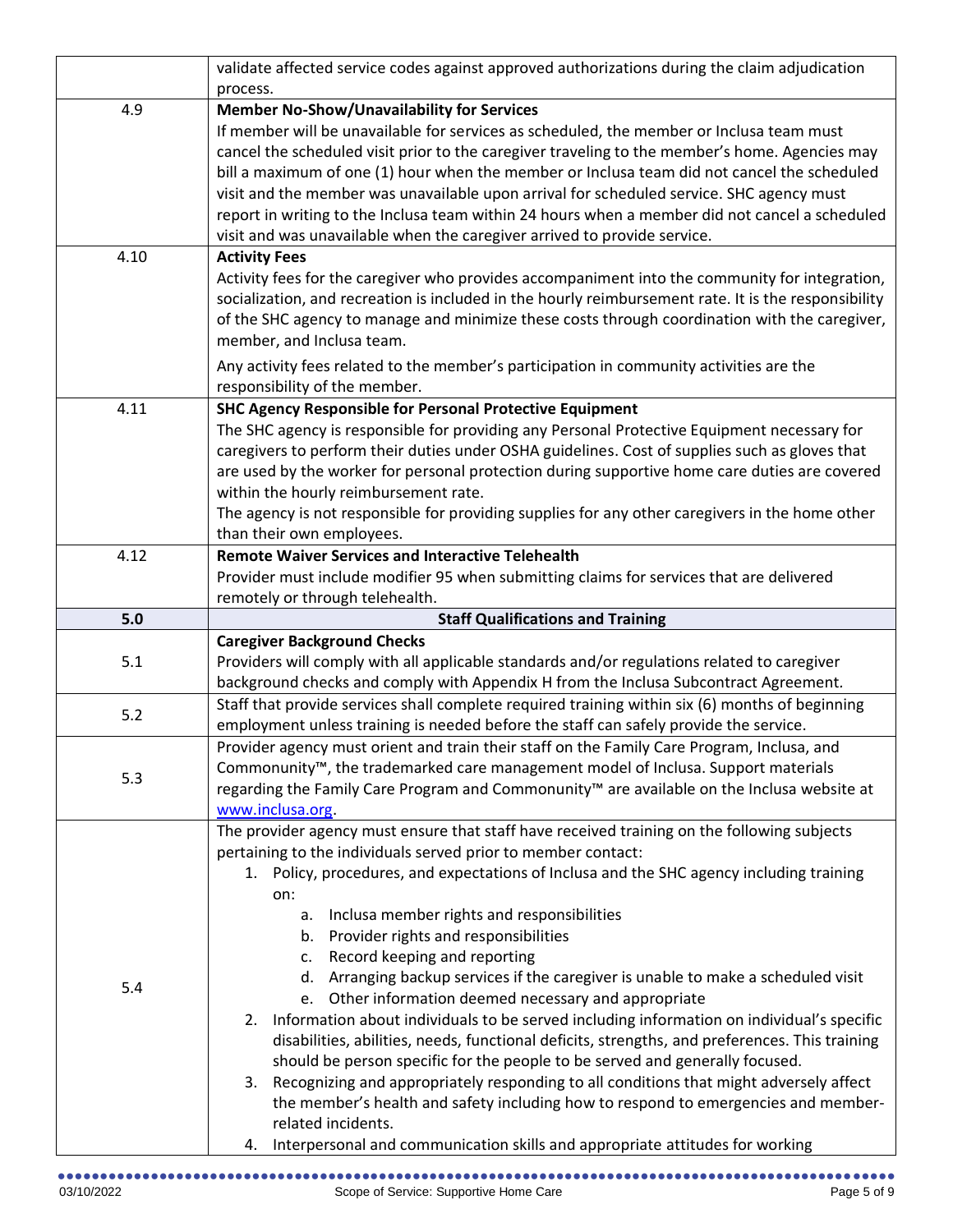|     | effectively with members.                                                                        |
|-----|--------------------------------------------------------------------------------------------------|
|     | 5. Confidentiality laws and rules                                                                |
|     | 6. Procedures for handling complaints                                                            |
|     | 7. Use of adaptive aids and equipment                                                            |
|     | Homemaking and household services, meal planning and preparation, shopping,<br>8.                |
|     | housekeeping techniques and proper maintenance of a clean, safe and healthy living               |
|     | environment                                                                                      |
|     | 9. Personal health and wellness-related needs of the member including nutrition, dietary         |
|     | needs, exercise needs and weight monitoring/control                                              |
| 5.5 | Staff shall be trained in recognizing abuse and neglect, and reporting requirements.             |
|     | Personal assistance services training shall be completed prior to providing personal assistance  |
|     | services. Household/chore services training shall be completed within two months of beginning    |
| 5.6 | employment (Reference: MCO Training and Documentation Standards for Supportive Home              |
|     | Care DHS P-01602).                                                                               |
| 5.7 | Services provided by anyone under the age of 18 shall comply with Child Labor Laws.              |
|     |                                                                                                  |
| 6.0 | <b>Supervision and Staff Adequacy</b>                                                            |
| 6.1 | The provider agency shall maintain adequate staffing to meet the needs of members referred by    |
|     | Inclusa and accepted by the agency for service.                                                  |
| 6.2 | Providers must have an acceptable backup procedure, including notification of member and         |
|     | agency when provider is unable to show for a scheduled visit.                                    |
|     | Provider agency will ensure:                                                                     |
|     | Staff are supervised and assessed to assure they are working effectively and                     |
|     | collaboratively with members by conducting adequate on-site supervision and review.              |
| 6.3 | Performance issues with staff are addressed promptly and Inclusa teams are kept<br>$\bullet$     |
|     | informed about significant issues that affect the Inclusa member.                                |
|     | Supervisory staff are involved in assessment, goal planning and tracking, and                    |
|     | supervision for Inclusa members.                                                                 |
|     | Provider staff are working collaboratively and communicating effectively with Inclusa staff.     |
| 7.0 | <b>Service Referral and Authorization</b>                                                        |
| 7.1 | The Inclusa team will provide a written service referral form to the provider agency which       |
|     | specifies the expected outcomes, amount, frequency, and duration of services.                    |
|     | The provider agency must notify the Inclusa team within two (2) business days of receiving a     |
|     | referral regarding the ability to accept the member for services. If the referral is accepted,   |
|     | notification should also include the anticipated start date or any delays in staffing by the     |
| 7.2 | requested start date.                                                                            |
|     | The provider agency must continue to report the status of an open referral on a weekly basis to  |
|     | the Inclusa team until the referral is filled.                                                   |
|     | The Inclusa team will issue a new written referral form when the tasks assigned, amount,         |
| 7.3 | frequency, or duration of the service changes.                                                   |
|     | The provider agency will retain copies of the referral forms in the agency file as proof of      |
| 7.4 | authorization.                                                                                   |
|     |                                                                                                  |
|     | <b>Authorizations for Member Services</b>                                                        |
|     | The Inclusa Provider Portal is used by providers to obtain information about current             |
|     | authorizations. In addition, the provider must use the portal to acknowledge all new             |
|     | authorizations. The provider agency is responsible for ensuring that only currently employed     |
| 7.5 | and authorized staff have access to the provider portal, and for using the member authorization  |
|     | information available on the portal to bill for services accurately.                             |
|     | For authorization needs such as new authorizations, additional units, or missing authorizations, |
|     | during normal Inclusa business hours (8:00 a.m. to 4:30 p.m.) the provider should contact the    |
|     |                                                                                                  |
|     | Inclusa team (Community Resource Coordinator or Health and Wellness Coordinator).                |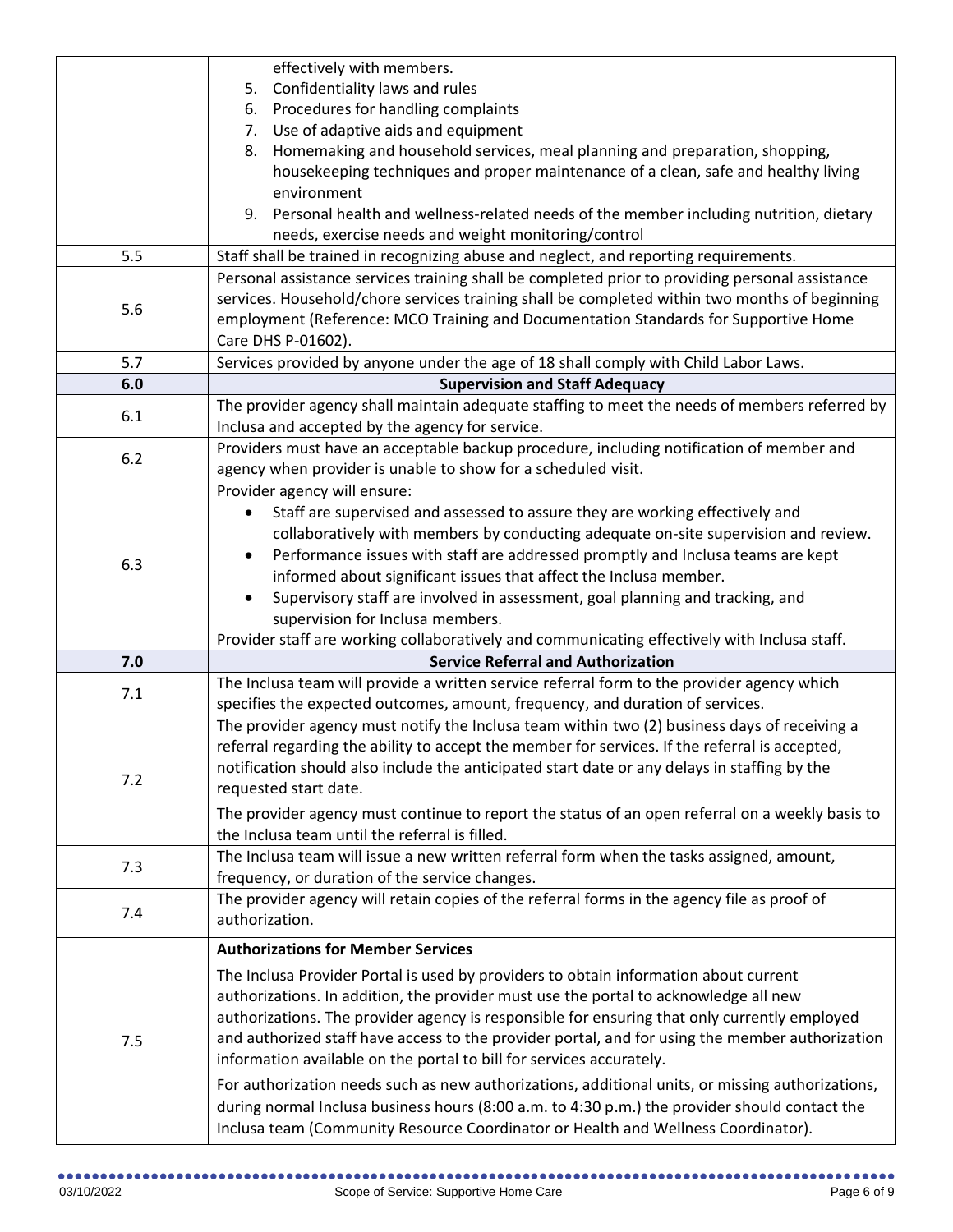|     | If your authorization request is an emergent need impacting the member's health and safety                                                                                                                                                                                                                                                                                                                                                                                                                                                                                                                                                                                               |
|-----|------------------------------------------------------------------------------------------------------------------------------------------------------------------------------------------------------------------------------------------------------------------------------------------------------------------------------------------------------------------------------------------------------------------------------------------------------------------------------------------------------------------------------------------------------------------------------------------------------------------------------------------------------------------------------------------|
|     | and you cannot reach the Inclusa team:                                                                                                                                                                                                                                                                                                                                                                                                                                                                                                                                                                                                                                                   |
|     | During Inclusa business hours - call 877-622-6700 and press 0 for assistance.                                                                                                                                                                                                                                                                                                                                                                                                                                                                                                                                                                                                            |
|     | After Inclusa business hours - call 877-622-6700 and press 9 to be connected to our<br>after-hours support.                                                                                                                                                                                                                                                                                                                                                                                                                                                                                                                                                                              |
|     | Questions regarding billing or claims for current Supportive Home Care authorizations and                                                                                                                                                                                                                                                                                                                                                                                                                                                                                                                                                                                                |
|     | requests for Provider Portal assistance should be directed to the Inclusa SHC-SDS-Home Health                                                                                                                                                                                                                                                                                                                                                                                                                                                                                                                                                                                            |
|     | Support Team at ACS-SHC-SDS-HomeHealth@inclusa.org or 888-544-9353, ext. 7.                                                                                                                                                                                                                                                                                                                                                                                                                                                                                                                                                                                                              |
|     | <b>Remote Waiver Services and Interactive Telehealth</b>                                                                                                                                                                                                                                                                                                                                                                                                                                                                                                                                                                                                                                 |
|     | Provider may not require members to receive a service via interactive telehealth or remotely if                                                                                                                                                                                                                                                                                                                                                                                                                                                                                                                                                                                          |
|     | in-person service is an option.                                                                                                                                                                                                                                                                                                                                                                                                                                                                                                                                                                                                                                                          |
|     | 1. Remote Waiver Services                                                                                                                                                                                                                                                                                                                                                                                                                                                                                                                                                                                                                                                                |
|     | Remote waiver services are waiver services delivered using audiovisual communication<br>technology that permits 2-way, real-time, interactive communications between a<br>provider and a member. Remote waiver services do not include communications<br>delivered solely by audio-only telephone, facsimile machine, or electronic mail. The IDT<br>cannot require the use of remote services to authorize the service.                                                                                                                                                                                                                                                                 |
|     | The IDT must first determine the service is necessary to support an outcome by using<br>the RAD or other Department approved alternative and then determine whether it can<br>be authorized remotely.                                                                                                                                                                                                                                                                                                                                                                                                                                                                                    |
| 7.6 | To authorize a waiver service for remote delivery, the IDT must:                                                                                                                                                                                                                                                                                                                                                                                                                                                                                                                                                                                                                         |
|     | Determine that the service can be delivered remotely with functional equivalence<br>а.<br>to face to face as the in-person service. Functional equivalence exists when a there<br>is no reduction in quality, safety, or effectiveness of the in-person service because it<br>is delivered by using audiovisual telecommunication technology.<br>Obtain informed consent from the member to receive the service remotely.<br>b.<br>Determine that the member has the proper equipment and connectivity to<br>c.<br>participate in the service remotely. The MCO is not required to provide the proper<br>equipment and connectivity to enable the member to access the service remotely. |
|     | 2. State Plan Services Via Interactive Telehealth                                                                                                                                                                                                                                                                                                                                                                                                                                                                                                                                                                                                                                        |
|     | Interactive telehealth is telehealth delivered using multimedia communication technology that<br>permits 2-way, real-time, interactive communications between a certified provider of Medical<br>Assistance at a distant site and the Medical Assistance recipient or the recipient's provider.                                                                                                                                                                                                                                                                                                                                                                                          |
| 8.0 | <b>Communication, Documentation and Reporting Requirements</b>                                                                                                                                                                                                                                                                                                                                                                                                                                                                                                                                                                                                                           |
| 8.1 | Inclusa communicates with providers regularly in the following formats:<br>Vendor forums<br>Mass notifications via email, fax, or mail<br>Notices for expiring credentialing<br>Notices are sent to providers via email when the provider has email available to ensure                                                                                                                                                                                                                                                                                                                                                                                                                  |
|     | timeliness of communication.                                                                                                                                                                                                                                                                                                                                                                                                                                                                                                                                                                                                                                                             |
|     | Provider agencies are required to ensure that Inclusa Community Resources/Provider Relations<br>(CR/PR) staff, Inclusa teams, guardians, and other identified members of the interdisciplinary<br>team for a member have accurate and current provider contact information to include address,<br>phone numbers, fax numbers, and email addresses.                                                                                                                                                                                                                                                                                                                                       |
|     | Providers can update their information by contacting Provider Relations at 877-622-6700 (select<br>Option 2, then Option 3) or ProviderRelations@inclusa.org.                                                                                                                                                                                                                                                                                                                                                                                                                                                                                                                            |
| 8.2 | The provider agency shall report to the Inclusa team whenever:                                                                                                                                                                                                                                                                                                                                                                                                                                                                                                                                                                                                                           |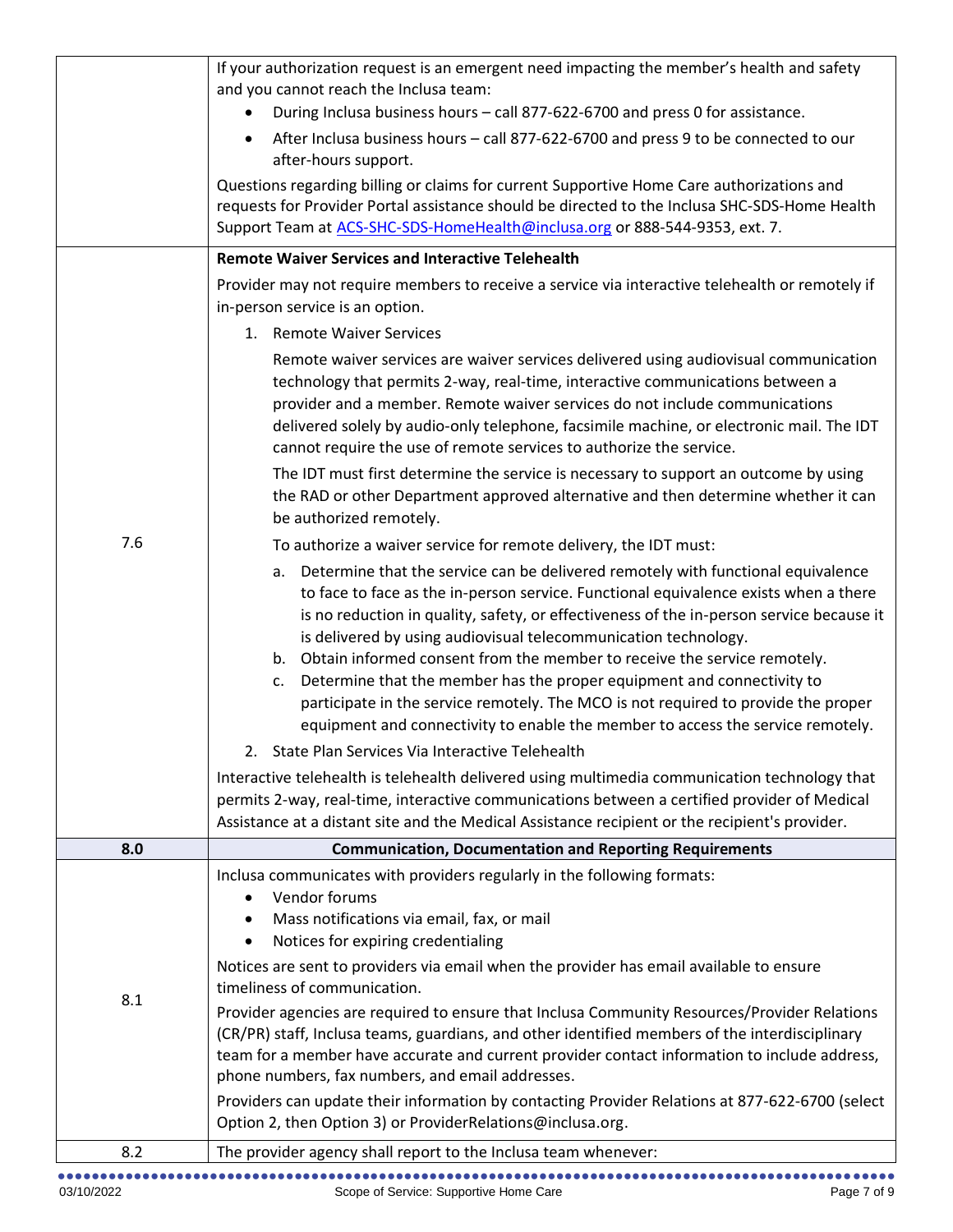|     | 1. There is a change in service provider                                                                                                                                        |
|-----|---------------------------------------------------------------------------------------------------------------------------------------------------------------------------------|
|     | 2. There is a change in the member's needs or abilities<br>3. The member or provider is not available for scheduled services (within 24 hours unless                            |
|     | an alternate date is scheduled between provider and member)                                                                                                                     |
|     | Providers will notify MCO of formal complaints or grievances received from MCO members                                                                                          |
| 8.3 | within 48 hours of receipt. Written notification of completed complaint investigations will be                                                                                  |
|     | forwarded to the Inclusa interdisciplinary team.                                                                                                                                |
| 8.4 | Inclusa interdisciplinary team will receive timely, accurate, and comprehensive information<br>relating to the services provided (e.g., treatment plans, progress notes, etc.). |
|     | <b>Member Incidents</b>                                                                                                                                                         |
|     | Provider agencies shall report all member incidents to the Inclusa team. Providers must                                                                                         |
|     | promptly communicate with the Inclusa team regarding any incidents, situations, or conditions                                                                                   |
|     | that have endangered or, if not addressed, may endanger the health and safety of the member.                                                                                    |
| 8.5 | Acceptable means of communicating member incidents to the Inclusa team would be via phone,                                                                                      |
|     | fax, or email within 24 hours. Additional documentation of incidents may be requested by the                                                                                    |
|     | team or Inclusa Quality Assurance.                                                                                                                                              |
|     | Incident reporting resources and training are available in the Providers section of the Inclusa                                                                                 |
|     | website at www.inclusa.org.<br>The provider agency shall give at least 30 days' advance notice to the Inclusa team when it's                                                    |
|     | unable to provide authorized services to an individual member. The provider agency shall be                                                                                     |
|     | responsible to provide authorized services during this time period.                                                                                                             |
| 8.6 | The Inclusa team or designated staff person will notify the provider agency when services are to                                                                                |
|     | be discontinued. The Inclusa team will make every effort to notify the provider at least 30 days                                                                                |
|     | in advance.                                                                                                                                                                     |
|     | The provider agency must maintain the following documentation; and make available for review                                                                                    |
|     | by Inclusa upon request.                                                                                                                                                        |
|     | Provider meets the required standards for applicable staff qualification, training and                                                                                          |
|     | programming<br>Verification of criminal, caregiver and licensing background checks as required.                                                                                 |
|     | Policy and procedure related to supervision methods by the provider agency including                                                                                            |
| 8.7 | frequency, intensity, and any changes in supervision.                                                                                                                           |
|     | Policy and procedure for responding to complaints, inappropriate practices or matters                                                                                           |
|     | qualifying as member-related incidents. The policy and procedure should also cover                                                                                              |
|     | expectation of work rules work ethics and reporting variances to the program                                                                                                    |
|     | supervisor.                                                                                                                                                                     |
|     | Employee time sheets/visit records which support billing to Inclusa.                                                                                                            |
| 9.0 | <b>Quality Assurance</b>                                                                                                                                                        |
|     | <b>Purpose</b><br>Inclusa quality assurance activities are a systematic, departmental approach to ensuring and                                                                  |
|     | recognizing a specified standard or level of care expected of subcontracted providers. These                                                                                    |
|     | methodologies are established to review and inspect subcontracted provider performance and                                                                                      |
| 9.1 | compliance.                                                                                                                                                                     |
|     | Inclusa will measure a spectrum of outcomes against set standards to elicit the best picture of                                                                                 |
|     | provider quality.                                                                                                                                                               |
|     | Inclusa provider quality assurance practices:                                                                                                                                   |
|     | 1. Establish the definition of quality services;                                                                                                                                |
|     | 2. Assess and document performance against these standards; and                                                                                                                 |
|     | 3. Detail corrective measures to be taken if problems are detected.                                                                                                             |
|     | It is the responsibility of providers and provider agencies to maintain the regulatory and                                                                                      |
|     | contractual standards as outlined in this section. Inclusa will monitor compliance with these                                                                                   |
|     | standards to ensure the services purchased are of the highest quality.                                                                                                          |